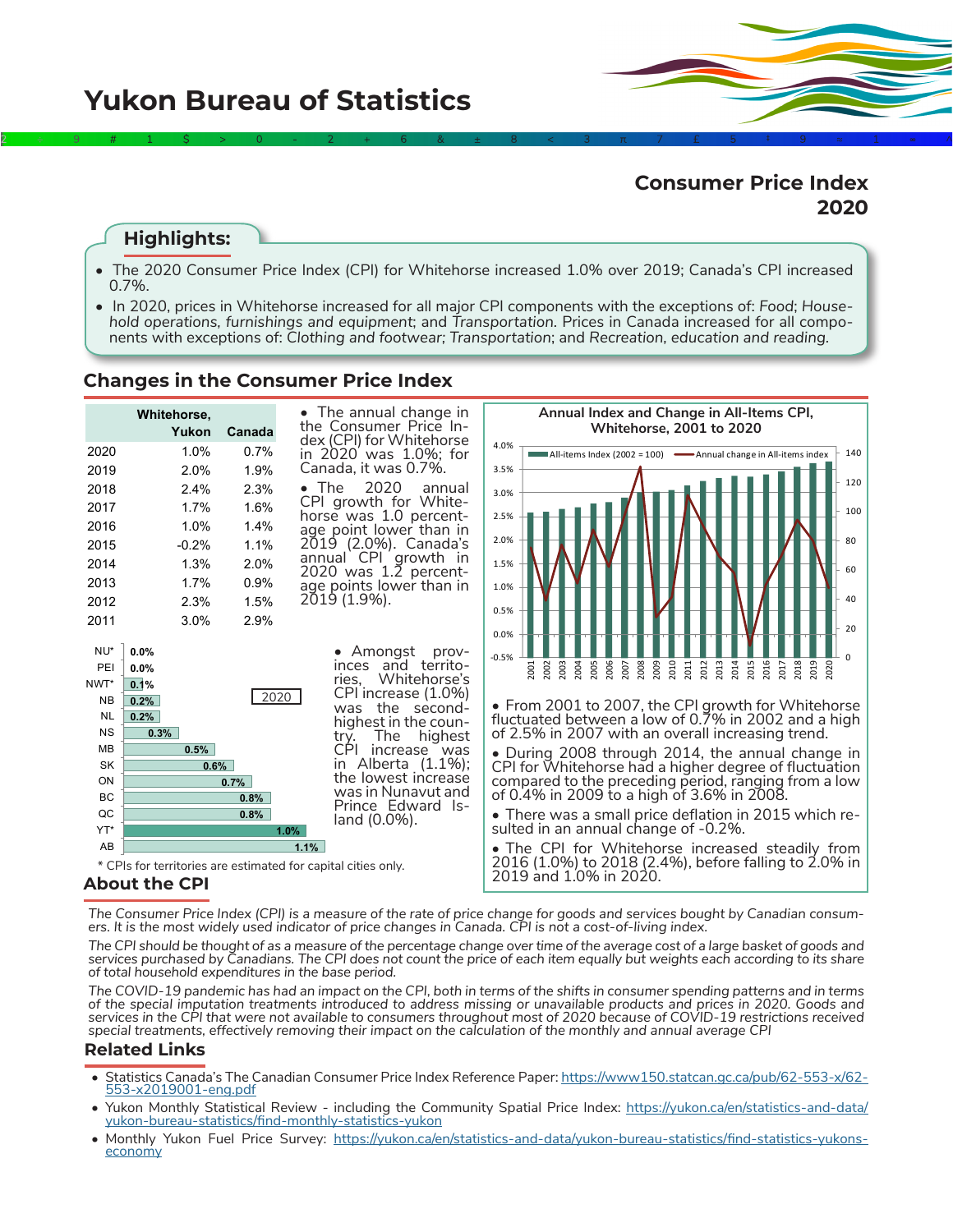#### **Index Weighting**

The weighting of the Index is based on consumer spending patterns within each geographic area; the weighting of the Whitehorse CPI is unique to Whiteweighting of the Whitehorse CPI is unique to White-<br>horse residents' spending patterns as reported in the 2017 Survey of Household Spending.

• For example, Whitehorse residents spent 24.5 cents of every dollar of their household expenditure on *Shel- ter*, while spending only 4.3 cents on *Alcoholic bever- ages and tobacco products and recreational cannabis*.

• The price indices of the two largest contributors to the Whitehorse CPI basket, Shelter (24.5% share) increased<br>by 4.2% in 2020 and Transportation (20.5% share) de-<br>creased by 0.4%. The price indices of the two smallest contributing components, *Alcoholic beverages, tobacco products and recreational cannabis* (4.3% share) and *Health and personal care* (4.5% share), increased by 1.1% and 0.9%, respectively.

| <b>Major Components</b>                                            | Weighting<br>(2017)<br>Basket) | Change<br>in index<br>2019 to<br>2020 | Change<br>in index<br>2016 to<br>2020 |
|--------------------------------------------------------------------|--------------------------------|---------------------------------------|---------------------------------------|
| All-items                                                          | 100.0                          | 1.0%                                  | 7.3%                                  |
| Shelter                                                            | 24.5                           | 4.2%                                  | 16.1%                                 |
| Transportation                                                     | 20.5                           | $-0.4%$                               | 11.1%                                 |
| Food                                                               | 15.7                           | $-1.3%$                               | $-0.7%$                               |
| Household operations,                                              |                                |                                       |                                       |
| furnishings and equipment                                          | 14.8                           | $-0.8%$                               | $-0.9%$                               |
| Recreation, education and reading                                  | 10.3                           | 0.2%                                  | 4.7%                                  |
| Clothing and footwear                                              | 5.3                            | 2.9%                                  | 1.6%                                  |
| Health and personal care                                           | 4.5                            | 0.9%                                  | 4.7%                                  |
| Alcoholic beverages, tobacco<br>products and recreational cannabis | 4.3                            | 1.1%                                  | 13.8%                                 |

#### **Major CPI Components (2002 = 100), Whitehorse, 2011 to 2020**



● Over the past ten years, annual average increases in price indices for Whitehorse have not been even across ma-<br>jor components. Comparing 2020 to 2011, the price index for; Alcoholic beverages, tobacco products and recr 10.1%; *Clothing and footwear*, 7.5%; R*ecreation, education and reading,* 6.3%; and *Household operations, furnish- ings and equipment,* 4.2%.

• All major components' prices increased in 2020 compared to 2019, with the exceptions of Food (-1.3%); House-<br>hold operations, furnishings and equipment (-0.8%); and Transportation (-0.4%). The largest increase was in She *(4.2%)* followed by *Clothing* (2.9%) and *Alcoholic beverages, tobacco products and recreational cannabis* (1.1%).

#### **Major CPI Components, Whitehorse, January to December 2020**



• Over the 12-month period, i.e., from January to December of 2020, changes in most major CPI components stayed within a range of 5.0 index points, with the exceptions of: *Transportation* (7.4 index points); *Food* (6.0 points); and *Clothing and footwear* (5.6 points).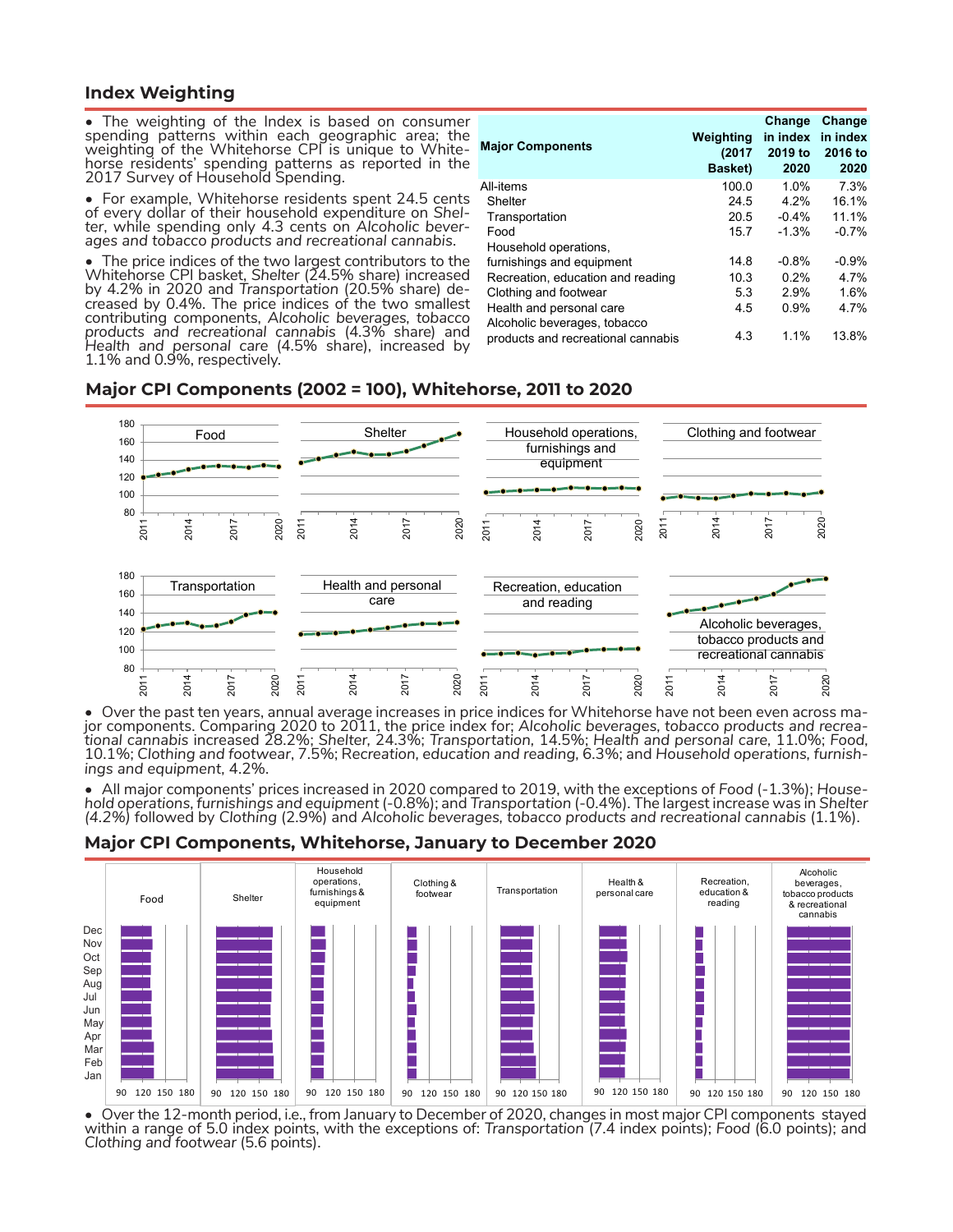

### **Sub-Components Related to Food and Energy, Whitehorse, 2016 to 2020**

The CPI for the major component of Food decreased 1.3% in 2020 compared to 2019. This was due to price decreases in all food-related sub-components with the exceptions of: *Meat (+0.7%); and Dairy products and eggs (+1.6%).* • Comparing 2020 to 2019, the largest percentage de- crease was in *Fruit, fruit preparations and nuts* (-3.7%) followed by *Vegetables and vegetable preparations* (-3.5%).



• The *special* aggregate of *Energy i*s comprised of the sub-components of: *Electricity*; *Natural gas* (no data available); *Fuel oil and other fuels; Gasoline;* and *Fuel, parts and supplies for recreational vehicles* (no data available).

• Available sub-component data for *Energy* show a small decrease in the CPI for Electricity in 2016 (-2.4%);<br>followed by increases in 2017 (+3.1%), 2018 (+5.2%) and 2019 (+5.4%); and a significant increase in 2020

(+23.2%). The CPI for *Fuel oil and other fuels* sub- stantially decreased in 2016 (-13.0%); significantly in- creased in 2017 (+10.2%) and 2018 (+20.4%); slightly increased in 2019 (+0.8%); and decreased substantially in 2020 (-10.6%). The CPI for *Gasoline* showed a small decrease in 2016 (-3.2%); an increase in 2017 (+6.6%); a substantial increase in 2018 (+12.8%); a small in-<br>crease in 2019 (+1.4%); and a substantial decrease in crease in 2019 (+1.4%); and a substantiál decrease in<br>2020 (-12.1%).

### **Special CPI Aggregates by Month, Whitehorse, January 2016 to December 2020**

• In general, *Food* prices and *Energy* prices are the two most volatile components of the CPI.

• For Whitehorse, *Energy* prices reached the lowest level in the past five years in February 2016. Prices lever in the past live years in February 2010. Thees 160<br>increased from March to June then remained almost unchanged for the rest of 2016 and until October of 2017, when prices started gradually increasing until November of 2018. *Energy* prices decreased in December 2018 and January 2019, followed by an increasing trend with almost steady monthly re-<br>cord-high prices until February 2020, when prices de-<br>creased until May 2020. Prices then increased in June 100 and July 2020 before remaining relatively unchanged to the end of 2020. creased until May 2020. Prices then increased in June 100



• In 2020, on a year-over-year basis, the highest in-<br>crease for All-items CPI excluding food and energy in Whitehorse was in January (+2.7%) and February (+2.7%).<br>The annual average increase for All-items CPI excluding f

• On a year-over-year basis in 2020, the largest decrease in the CPI for *Food* was in August (-3.4%). The annual average decrease was 1.3% in 2020.

• In 2020, the year-over-year CPI change for *Energy* ranged from a decrease of 10.2% in May to an increase of 18.8% in January. The average annual decrease in 2020 for *Energy* was 0.9%.